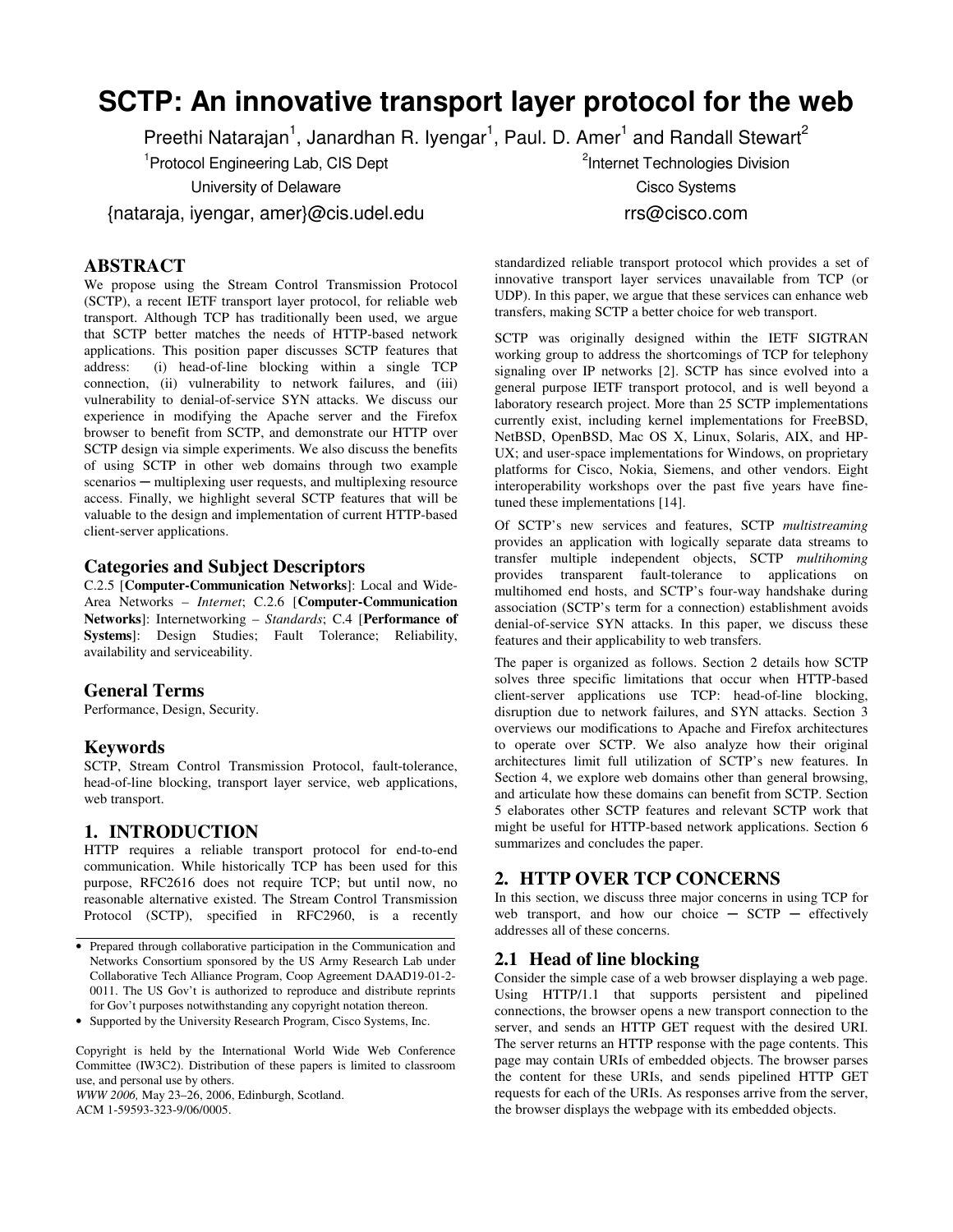In general, objects embedded within a web page are *independent* of each other. That is, requesting and displaying each object in the page does not depend on the reception of other embedded objects. This "degree of freedom" is best exploited by *concurrently* downloading and rendering the independent embedded objects.

At the transport layer, TCP offers a single sequential bytestream to an application; all application data are serialized and sent sequentially over the single bytestream. In addition, TCP provides in-order delivery within this bytestream — if a transport protocol data unit (TPDU) is lost in the network, successive TPDUs arriving at the TCP receiver will not be delivered to the application until the lost TPDU is retransmitted and received. Hence, when TCP is used for web transport, a lost TPDU carrying a part of a web object may block delivery of other successfully received independent web objects. This problem, known as headof-line (HOL) blocking, is due to the fact that TCP cannot logically separate independent application level objects in its transport and delivery mechanisms.

HOL blocking also results in unnecessary filling of the receiver's transport layer buffer space. Reliable transport protocols such as TCP use a receiver buffer to store TPDUs that arrive out-oforder. Once missing TPDUs are successfully retransmitted, data in the receiver buffer is ordered and delivered to the application. This buffer fill up is unnecessary in cases when 'later received' TPDUs belong to a different application object than the earlier lost TPDU(s). The required amount of buffer space increases with the loss probability in the transmission path, and the number of independent objects to be transferred.

Note that HOL blocking is particularly exacerbated in domains with low bandwidth and/or high loss rates. With the proliferation of mobile phones, and the increasing use of web browsers and other web applications on mobile phones, increased HOL blocking will cause significant user-perceived delays.

To alleviate HOL blocking, web browsers usually open multiple TCP connections to the same web server [5]. All HTTP GET requests to the server are distributed among these connections, avoiding HOL blocking between the corresponding responses. However, multiple independent objects transferred within one of the several parallel connections still suffer from HOL blocking.

Using multiple TCP connections for transferring a single application's data introduces many negative consequences for both the application and the network. Previous work such as Congestion Manager [6] and Transaction TCP [17] analyze these consequences in depth, which we summarize:

• *Aggressive behavior during congestion:* TCP's algorithms maintain fairness among TCP (and TCP-like) connections. A TCP sender reduces its congestion window by half when network congestion is detected [13]. This reduction is a well understood and recommended procedure for maintaining stability and fairness in the network [18,19]. An application using multiple TCP connections gets an unfair share of the available bandwidth in the path, since all of the application's TCP connections may not suffer loss when there is congestion in the transmission path. If *m* of the *n* open TCP connections suffer loss, the multiplicative decrease factor for the connection aggregate at the sender is *(1 - m/2n)* [8]. This decrease factor is often greater than one-half, and therefore an application using parallel connections is considered an aggressive sender. This aggressive behavior leads to

consumption of an unfair share of the bottleneck bandwidth as compared to applications using fewer connections.

- *Absence of integrated loss detection and recovery:* Web objects are typically small, resulting in just a few TPDUs per HTTP response. In these cases, a TPDU loss is often recoverable only through an expensive timeout at the web server due to an insufficient number of duplicate acks to trigger a fast retransmit [8]. Though this problem is lessened in HTTP/1.1 due to persistent connections and pipelined requests, it still exists while using multiple TCP connections since separate connections cannot share ack information for loss recovery.
- *Increased load on web server:* The web server has to allocate and update a Transmission Control Block (TCB) for every TCP connection. Use of parallel TCP connections between client and server increases TCB processing load on the server. Under high loads, some web servers may choose to drop incoming TCP connection requests due to lack of available memory resources.
- *Increased connection establishment latency:* Each TCP connection goes through a three-way handshake for connection establishment before data transfer is possible. This handshake wastes one round trip for every connection opened to the same web server. Any loss during connection setup can be expensive since a timeout is the only means of loss detection and recovery during this phase. Increasing the number of connections increases the chances of losses during connection establishment, thereby increasing the overall average transfer time.

Congestion Manager (CM) [6] attempts to solve the first two problems. CM is a shim layer between the transport and network layers which aggregates congestion control at the end host, thereby enforcing a fair sending rate when an application uses multiple TCP connections to the same end host. "TCP Session" [7] proposes integrated loss recovery across multiple TCP connections to the same web client (these multiple TCP connections are together referred to as a TCP session). All TCP connections within a session are assumed to share the transmission path to the web client. A Session Control Block (SCB) is maintained at the sender to store information about the shared path such as its congestion window and RTT estimate. Both, CM and TCP Session, still require a web browser to open multiple TCP connections to avoid HOL blocking, thereby increasing the web server's load.

Apart from solving the network related problems due to parallel TCP connections, there has also been significant interest in designing new transport and session protocols that better suit the needs of HTTP-based client-server applications than TCP. Several experts agree (for instance, see [28]) that the best transport scheme for HTTP would be one that supports datagrams, provides TCP compatible congestion control on the entire datagram flow, and facilitates concurrency in GET requests. WebMUX [29] was one such session management protocol that was a product of the (now historic) HTTP-NG working group [30]. WebMUX proposed use of a reliable transport protocol to provide web transfers with "streams" for transmitting independent objects. While the WebMUX effort did not mature, SCTP is a current IETF standards-track protocol with several implementations and a growing deployment base, and offers many of the core features that were desired of WebMUX.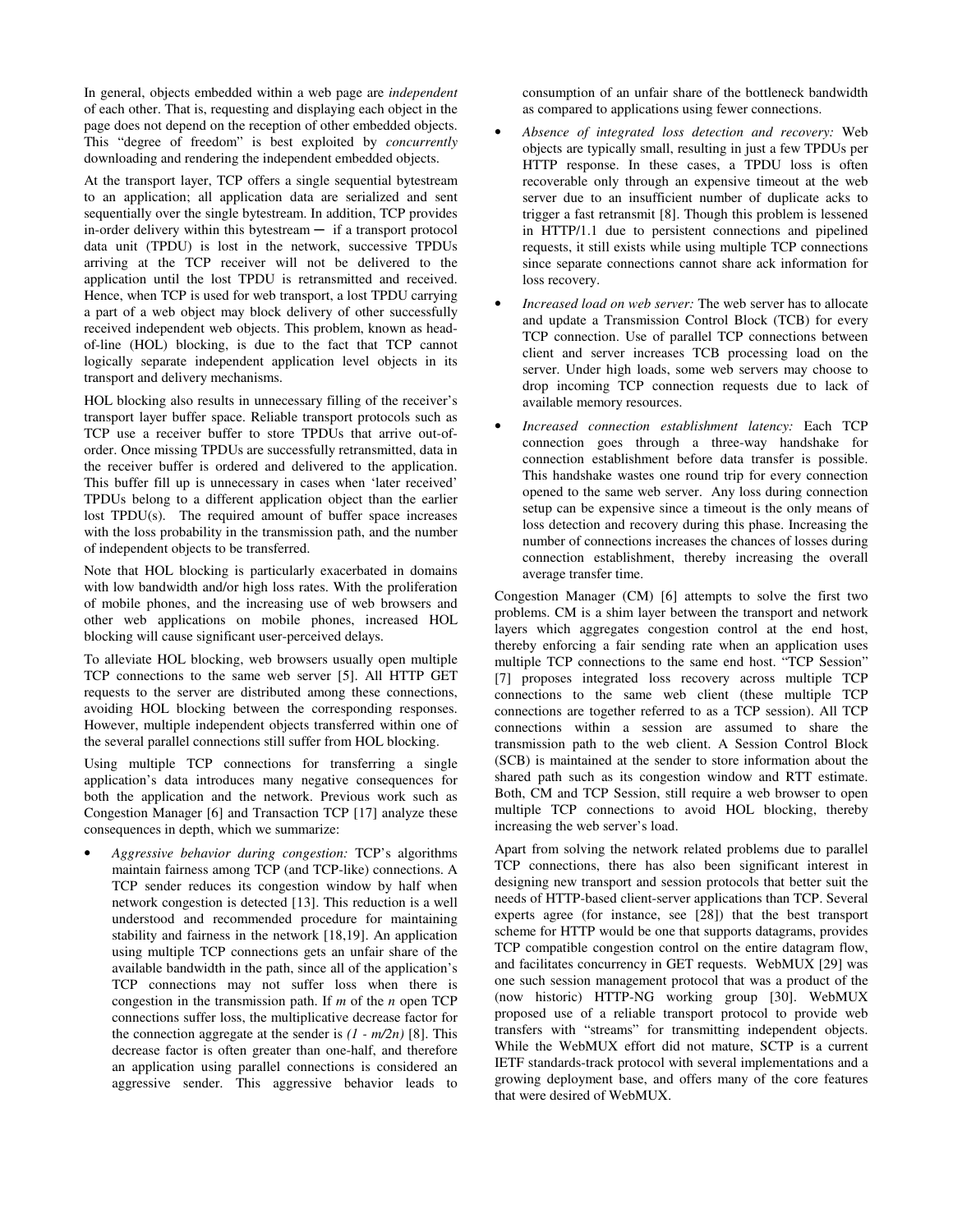We propose using  $SCTP$ 's *multistreaming* feature  $-$  a previously unavailable transport layer service specifically designed to avoid HOL blocking when transmitting logically independent application objects. An SCTP *stream* is a unidirectional data flow within an SCTP association. Independent application objects can be transmitted in different streams to maintain their logical separation during transfer and delivery. Note that an SCTP association is subject to congestion control similar to TCP. Hence, all SCTP streams within an association are subject to shared congestion control, and thus multistreaming does not violate TCP's fairness principles.



**Figure 1. Multistreamed association between two hosts** 

Figure 1 illustrates a multistreamed association between hosts *A* and *B*. In this example, host *A* uses three *output* streams to host *B*  (numbered 0 to 2), and has only one *input* stream from host *B*  (numbered 0). The number of input and output streams in an SCTP association is negotiated during association setup.

SCTP uses *stream sequence numbers* (SSNs) to preserve data order within each stream. However, maintaining order of delivery between TPDUs transmitted on different streams is not a constraint. That is, data arriving in-order within an SCTP stream is delivered to the application without regard to data arriving on other streams.

To transfer independent web objects without HOL blocking, each object can be sent in a separate stream, all within a single association. SCTP uses a single global *Transmission Sequence Number* (TSN), which provides integrated loss detection and recovery across streams; loss in one stream can be detected via acks for data on other streams. Also congestion control is shared; a web browser using this solution will be no more aggressive than a web browser using a single TCP connection. Connection establishment latency does not increase with multistreaming. While every association setup requires a four-way handshake, data transfer can begin in the third leg (See Section 2.3).

In KAME SCTP implementation [12][14], the SCTP TCB is approximately twice the size of a TCP TCB. The memory overhead per inbound or outbound stream is 16 bytes, causing the TCB memory requirements for two parallel TCP connections to be roughly equal to the requirements for a single SCTP association with two pairs (inbound and outbound) of streams. However, to achieve higher concurrency, memory overhead when increasing the number of TCP connections is much greater than when increasing the number of streams within an SCTP association.

The size of a TCP TCB is quite high (~700 bytes) when compared to memory overhead for a pair of SCTP streams (32 bytes). Using these values, the memory requirements for the TCP and SCTP cases can be approximated as:

For *n* parallel TCP connections

 $=[n * (TCP TCB size)]$  bytes

 $=$  [n  $*$  700] bytes

For 1 SCTP association with *n* pairs of streams

= [(SCTP TCB size) + (*n* \* 32)] bytes

= [(2 \* TCP TCB size) + (*n* \* 32)] bytes

 $=[1400 + (n * 32)]$  bytes

From the above calculations, it is evident that the memory required for the TCP case increases rapidly with  $n (n > 2)$  when compared to the SCTP case. Note that with SCTP multistreaming, apart from the lower memory overhead, a web server also incurs the lower processing load of only one TCB per web client.

We discuss a more detailed mapping of HTTP over SCTP, and our implementation of this mapping in Section 3.

#### **2.2 Network Failures**

Critical web servers rely on redundancy at multiple levels to provide uninterrupted service during resource failures. A host is multihomed if it can be addressed by multiple IP addresses [4]. Multihoming a web server offers redundancy at the network layer, provided that the web server remains accessible even when one of its IP addresses becomes unreachable, say due to an interface or link failure, severe congestion, or slow route convergence around path outages.

Multihoming end hosts is becoming increasingly economical. For instance, today's relatively inexpensive access to the Internet motivates home users to have simultaneous wired and wireless connectivity through multiple ISPs, thereby increasing the end host's fault tolerance at an economically feasible cost.

TCP is ignorant of multihoming. Even if end hosts have multiple interfaces, an application using TCP cannot leverage this network layer redundancy, since TCP allows the application to bind to only one network address at each end of a connection. For example, in Figure 2, assume that host *A* runs a web server and host *B* runs a web client. Using TCP, the web client can use one interface (*B1)*, to connect to one interface (*A1)* at the web server. If *A1* fails, the web server becomes unreachable to all the clients connected through *A1*, including *B*, and the corresponding TCP connections are aborted. Unfortunately, the redundant active network interface, *A2*, could not be used by the clients connected through *A1*.



**Figure 2. Multihomed end hosts** 

To provide applications on multihomed end hosts with resilience to such failures, SCTP supports *multihoming* ─ a transport layer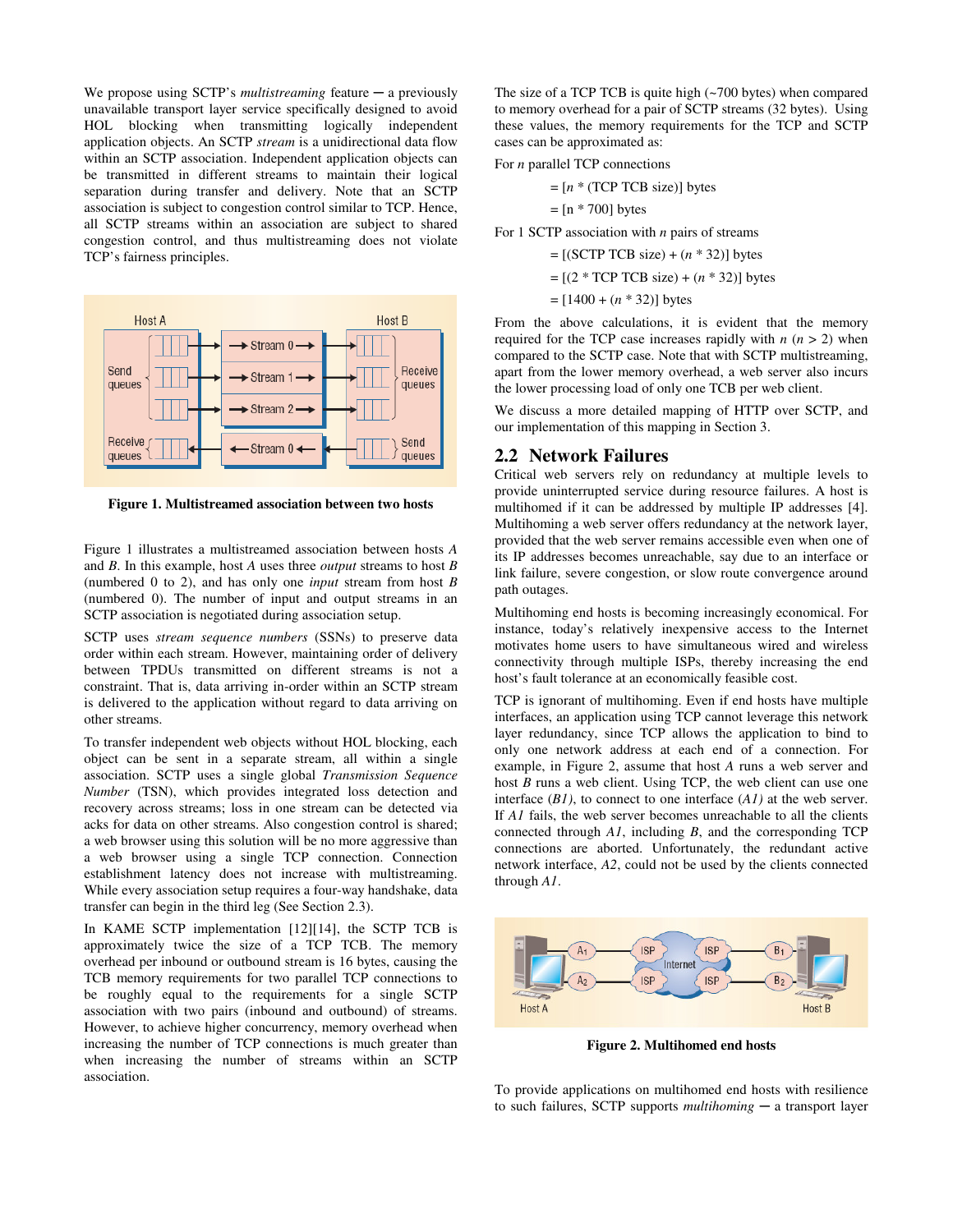feature providing transparent network failure detection and recovery. SCTP allows binding a transport layer association to multiple IP addresses at each end host. An end point chooses a single primary destination address for sending new data. SCTP monitors the reachability of each destination address through two mechanisms: acks of data and periodic probes known as *heartbeats*. Failure in reaching the primary destination results in *failover*, where an SCTP endpoint dynamically chooses an alternate destination to transmit the data, until the primary destination becomes reachable again.

In Figure 2, a single SCTP association is possible between addresses *A1*, *A2* at the server and *B1*, *B2* at the client. Assuming *A1* is the primary destination for the client, if *A1* becomes unreachable, multihoming keeps the SCTP association alive through failover to alternate destination A2, and allows the end host applications to continue communicating seamlessly.

Ongoing research on Concurrent Multipath Transfer (CMT) [15], proposes to use multihoming for parallel load sharing. During scenarios where multiple active interfaces between source and destination connect through independent paths, CMT simultaneously uses these multiple paths to transfer new data, increasing throughput for a networked application. Thus, a multihomed web client and server running on SCTP can leverage CMT's throughput improvements for web transfers.

## **2.3 SYN Attacks**

A SYN attack is a common denial of service (DoS) technique that has often disabled the services offered by a web server. During the three-way TCP connection establishment handshake, when a TCP server receives a SYN, the TCP connection transitions to the TCP half-open state. In this state, the server allocates memory resources, stores state for the SYN received, and replies with a SYN/ACK to the sender. The TCP connection remains half open until it receives an ACK for the SYN/ACK resulting in connection establishment, or until the SYN/ACK expires with no ACK. However, the latter scenario results in unnecessary allocation of server's resources for the TCP half open connection.

When a malicious user orchestrates a coordinated SYN attack, 1000's of malicious hosts flood a predetermined TCP server with IP-spoofed SYN requests, causing the server to allocate resources for many half open TCP connections. The server's resources are thus held by these fabricated SYN requests, denying resources to legitimate clients. Such spoofed SYN attacks are a significant security concern, and an inherent vulnerability with TCP's threeway handshake. Web administrators try to reduce the impact of such attacks by limiting the maximum number of half open TCP connections at the server, or through firewall filters that monitor the rate of incoming SYN requests.

To protect an end host from such SYN attacks, SCTP uses a *fourway* handshake with a *cookie* mechanism during association establishment. The four-way handshake does not increase the association establishment latency, since data transfer can begin in the third leg. As shown in Figure 3, when host *A* initiates an association with host *B*, the following process ensues:

1. *A* sends an INIT to *B*.

2. On receipt of the INIT, *B* does not allocate resources to the requested association. Instead, *B* returns an INIT-ACK to *A* with a cookie that contains: (i) necessary details required to identify and process the association (ii) life span of the cookie, and (iii) signature to verify the cookie's integrity and authenticity.

3. When *A* receives the INIT-ACK, *A* replies with a COOKIE-ECHO, which echoes the cookie that *B* previously sent. This COOKIE-ECHO may carry *A*'s application data to *B*.

4. On receiving the COOKIE-ECHO, *B* checks the cookie's validity, using the state information in the cookie. If the cookie verifies, *B* allocates resources and establishes the association.



**Figure 3. SCTP association establishment** 

With SCTP's four-way handshake, a web client that initiates an association must maintain state before the web server does, avoiding spoofed connection request attacks.

## **3. APACHE AND FIREFOX OVER SCTP**

To investigate the viability of HTTP over SCTP, we modified Apache and Firefox to run over SCTP in FreeBSD 5.4 [12]. These modified implementations are publicly available [20]. In this section, we list our design guidelines, and discuss the rationale behind our final design. We then present the relevant architectural details of Apache and Firefox, and describe our changes to their implementation. Finally, we discuss their architectural limitations which do not allow the application to fully benefit from SCTP multistreaming. These limitations are possibly shared by other web servers and browsers as well.

## **3.1 Design Guidelines**

Two guidelines that governed our HTTP over SCTP design were:

- Make no changes to the existing HTTP specification, to reduce deployment concerns
- Minimize SCTP-related state information at the server so that SCTP multistreaming does not become a bottleneck for performance.

An important design question to address was: which end (the client or server) should decide on the SCTP stream to be used for an HTTP response? Making the web server manage some form of SCTP stream scheduling is not desirable, as it involves maintaining additional state information at the server. Further, the client is better positioned to make scheduling decisions that rely on user perception and the operating environment. We therefore concluded that the client should decide object scheduling on streams.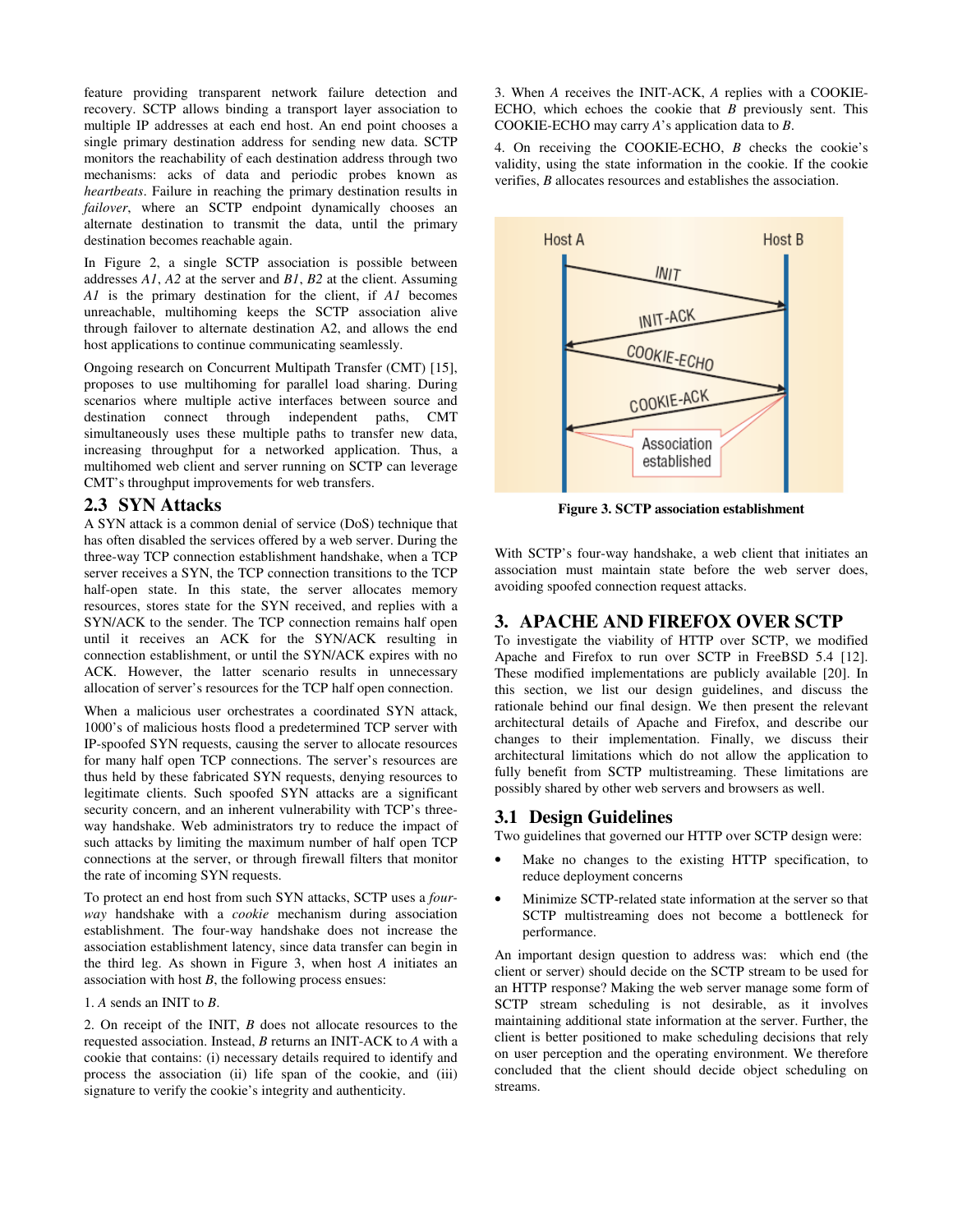We considered two designs by which the client conveys the selected SCTP stream to the web server: (1) the client specifies the stream number in the HTTP GET request and the server sends the corresponding response on this stream, or (2) the server transmits the HTTP response on the same stream number on which the corresponding HTTP request was received. Design (1) can use just one incoming stream and several outgoing streams at the server, but requires modifications to the HTTP GET request specification. Design (2) requires the server to maintain as many incoming streams as there are outgoing streams, increasing the memory overhead at the server. The KAME SCTP TCB uses 16 bytes for every inbound or outbound stream. We considered this memory overhead per stream to be insignificant when compared to changes to HTTP specification, and chose option (2).

## **3.2 Apache**

We chose the Apache (version 2.0.55) open source web server for our task. In this section, we give an overview of Apache's architecture, and their modifications to use SCTP streams.

## *3.2.1 Architecture*

The Apache HTTP server has a modular architecture. The main functions related to server initialization, listen/accept connection setup, HTTP request parsing, memory management are handled by the *core* module. The remaining accessory functions such as request redirection, authentication, dynamic content handling are performed by separate modules. The core module relies on the Apache Portable Runtime (APR), a platform independent API, for network, memory and other system dependent functions.

Apache has a set of multi-processing architectures that can be enabled during compilation. We considered the following architectures: (1)  $\text{prefix}$  – non-threaded pre-forking server and (2) *worker* ─ hybrid multi-threaded multi-processing server. With *prefork*, a configurable number of processes are forked during server initialization, and are setup to listen for connections from clients. With *worker*, a configurable number of server threads and a listener thread are created per process. The listener thread listens for incoming connections from clients, and passes the connection to a server thread for request processing.

In both architectures, a *connection* structure is maintained throughout a transport connection's lifetime. Apache uses *filters*  ─ functions through which different modules process an incoming HTTP request (input filters) or outgoing HTTP response (output filters). The core module's input filter calls the APR *read* API for reading HTTP requests. Once the HTTP request syntax is verified, a *request* structure is created to maintain state related to the HTTP request. After processing the request, the core module's output filter calls the APR *send* API for sending the consequent HTTP response.

## *3.2.2 Changes*

To adapt Apache to use SCTP streams, the APR *read* and *send* API implementations were modified to collect the SCTP input stream number on which a request is read, and to send the response on the corresponding output stream. During a request's lifetime, a temporary storage place stores the SCTP stream number for the request. The initial design was to use the *socket* or *connection* structures for the purpose. But, pipelined HTTP requests from potentially different SCTP streams can be read from the same socket or connection, overwriting previous information. Hence these structures were avoided. In our implementation, stream information related to an HTTP request is stored in the *request* structure, and is exchanged between the APR and the core module through Apache's storage buffers (*bucket brigades*).

Apache uses a configuration file that allows users to specify various parameters. We made changes to the *Listen* directive syntax in the configuration file so that a web administrator can specify the transport protocol – TCP or SCTP, to be used by the web server.

# **3.3 Firefox**

We chose the Firefox (version 1.6a1) browser since it is a widely used open-source browser. In this section, we briefly discuss Firefox's architecture, and its adaptation to work over SCTP streams.

## *3.3.1 Architecture*

Firefox belongs to the Mozilla suite of applications which have a layered architecture. A set of applications, such as Firefox and Thunderbird (mail/news reader), belong to the top layer. These applications rely on the services layer for access to network services. The services layer uses platform independent network APIs offered by the Netscape Portable Runtime (NSPR) library in the runtime layer. NSPR maintains a *methods* structure with function pointers to various I/O and other management functions for TCP and UDP sockets.

Firefox has a multi-threaded architecture. To render a web page inside a Firefox *tab,* first the HTTP protocol handlers parse the URL, and use the socket services to open a TCP connection to the web server. Once the TCP connection is setup, an HTTP GET request for the web page is sent. After the web page is retrieved and parsed, further HTTP requests for embedded objects are pipelined over the same TCP connection if the connection persists; else over a new TCP connection.

In the version we used, Firefox never opened more than one TCP connection for a *simple* transaction to the same web server. However, when we requested multiple news-feeds from the same web server in different tabs (*"Open all in tabs"* feature, where multiple pages are displayed concurrently), Firefox opened multiple TCP connections to the same web server, one for each tab.

## *3.3.2 Changes*

Adapting Firefox to work on SCTP streams involved modifications in its services layer to open an SCTP socket instead of a TCP socket, and creating a new *methods* structure in NSPR for SCTP related I/O and management functions.

During SCTP association setup with the server, Firefox requests a specific number of SCTP input and output streams. (In SCTP, this request can be negotiated down by the server in the INIT-ACK.) For our purposes, the number of input streams is set to equal the number of output streams, thus assuring that the Firefox browser receives a response on the same stream number as the one on which it sends a request.

Our Firefox changes provide flexibility to do HTTP request scheduling over SCTP streams. The current implementation picks SCTP streams in a round-robin fashion. Other scheduling approaches can be considered in the future. For example, in a lossy network environment, such as wide area wireless connectivity through GPRS, a better scheduling policy might be 'smallest pending object first' where the next GET request goes on the SCTP stream that has the smallest sum of object sizes pending transfer. Such a policy reduces the probability of HOL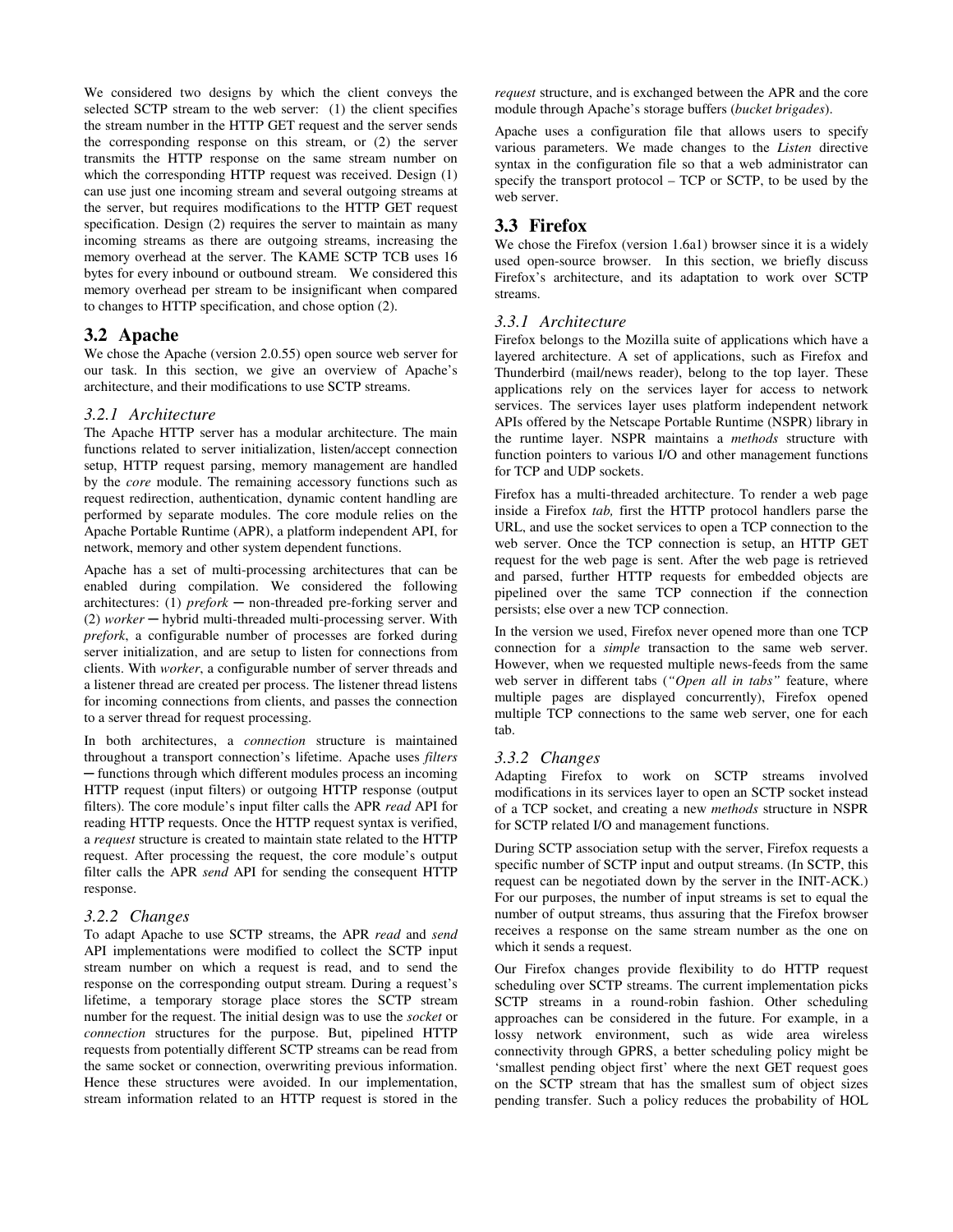blocking among the response for the most recent GET request and the responses for previous requests transmitted on the same SCTP stream.

With Firefox's current design, the choice of the transport protocol (TCP or SCTP) must be decided at compile time. In the future, it will be beneficial to have this choice as a configurable parameter.

# **3.4 SCTP Multistreaming Avoids HOL**

We present two simple experiments to visualize the differences between the current HTTP over TCP design, and our HTTP over SCTP multistreaming design. Our goal is to demonstrate how HTTP over SCTP multistreaming avoids HOL blocking.

The experiment topology, shown in Figure 4, uses three nodes: a custom web client (FreeBSD 5.4) and an Apache server (FreeBSD 5.4) connected by Dummynet (FreeBSD 4.10) [24]. Dummynet's traffic shaper configures a 56Kbps duplex link, with a queue size of 50KB and zero added propagation delay between client and server. This link has no loss in the direction from client to server, and 10% loss from server to client.



**Figure 4. Experiment Topology** 

In both experiments, the client requests a web page containing 5 embedded 5.5KB objects (for example, a photo album page containing 5 embedded JPEG images) from the Apache server. In the first experiment, the web client and Apache communicate over a single TCP connection, and, in the second they communicate over a single SCTP association with one stream for each embedded object.

Using timestamp information collected from tcpdump [25] traces at the client, Figures 5 and 6 plot PDU receipt times at the transport and application layers in the TCP and SCTP runs, respectively. A point labeled '*n*' denotes the arrival of one of object *n*'s TPDUs at the receiving transport layer. A corresponding 'X' denotes the earliest *calculated* time when the data in that TPDU is delivered by the transport layer to the application.

In both scenarios, TPDU 6 ( $2<sup>nd</sup>$  TPDU of object 2) is lost, and its retransmission arrives just after time=4 seconds. This loss causes the remaining TPDUs to arrive 'out-of-order' at the client's transport layer. In HTTP over TCP (Figure 5), HOL blocking by object 2, causes TCP to delay delivery of data in objects 3, 4 and 5 until the successful retransmission of TPDU 6. Note that even after this retransmission, TCP is still blocked from delivering object 5 to the application due to loss of TPDU 19  $(5<sup>th</sup> T PDU$  of 4<sup>th</sup> object). In HTTP over SCTP (Figure 6), the TPDUs for each

object arrive on a different SCTP stream. Hence, the loss<sup>1</sup> of TPDU 6 – object 2's TPDU, does not block application delivery of objects 3, 4 or 5. Note that in Figure 6, the initial four PDUs of object 4 are delivered without HOL blocking. The final TPDU of object 4 is lost and is delivered only after the retransmission arrives.

We believe that SCTP multistreaming and the absence of HOL blocking opens up opportunities for a new range of browser and server features, which we discuss in detail in the following sections.



**Figure 5. HOL blocking in HTTP over TCP** 



**Figure 6. No HOL blocking in HTTP over SCTP** 

#### **3.5 Browser/Server Architectural Discussion**

Even if SCTP can deliver requests and responses of independent web objects without HOL blocking, the current Apache and Firefox architectures are unable to take full advantage of SCTP's multistreaming benefits. We explain a browser side architectural limitation, and propose a solution. We also explain a server side

1

<sup>1</sup> In our SCTP experiment, each application write generated an SCTP TPDU, causing a one to one correspondence between a TPDU's Transmission Sequence Number (TSN) and the TPDU number.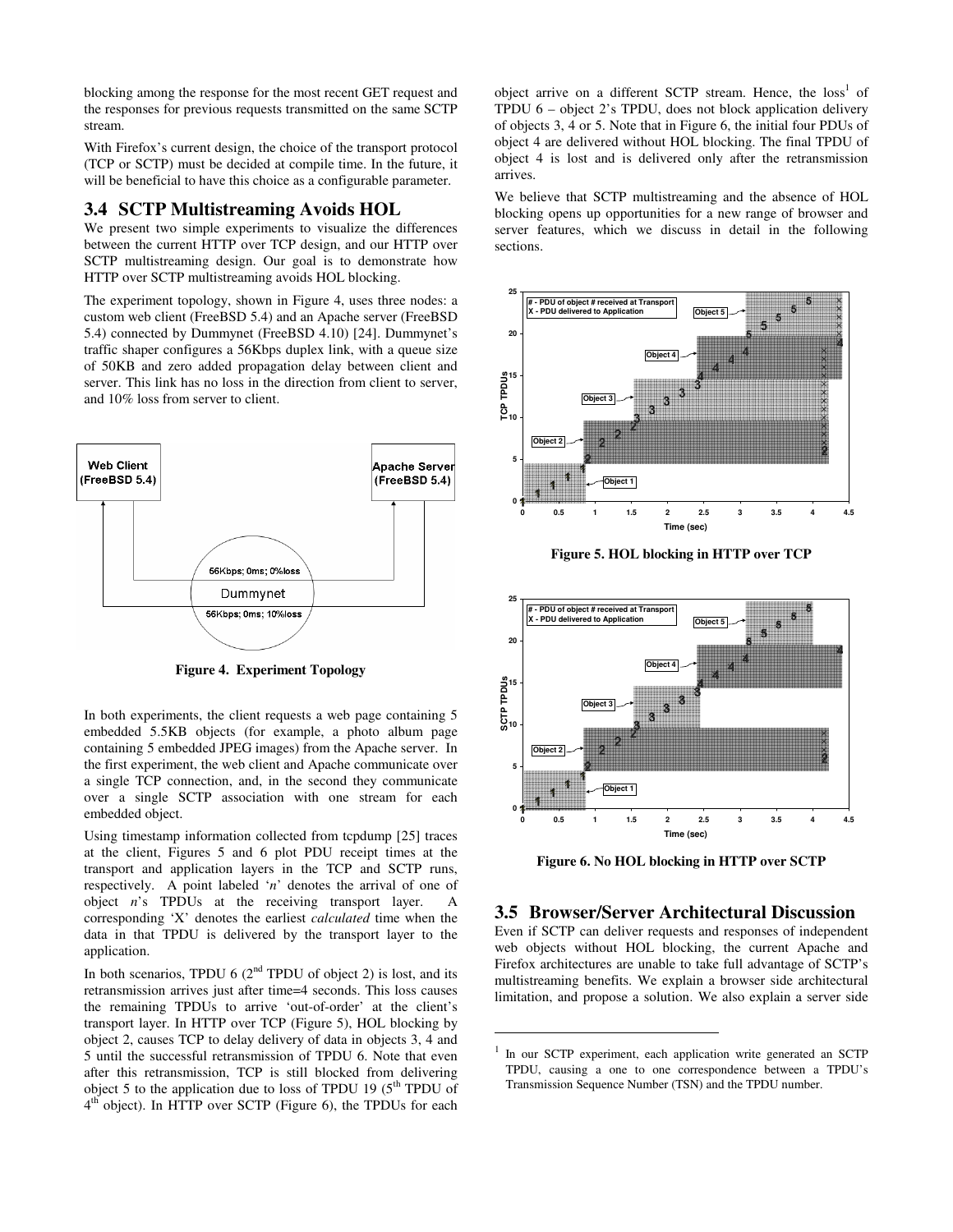architectural change that can enhance the server's performance, especially in lossy environments.

#### *3.5.1 Browser Limitation*

If SCTP has received partial data for *n* independent web objects on different streams, SCTP will deliver these *n* partial responses to the web browser as long as TPDUs within each stream arrived in sequence. A web browser now has the opportunity to read and render these *n* responses *concurrently*. This browser capability, known as *parallel rendering*, can be optionally used to improve user perception since multiple web objects start appearing in parallel on the corresponding web page.

Parallel rendering is difficult to realize with the current Firefox architecture. Firefox dedicates a single thread to a transport layer connection. This design reflects Firefox's assumption regarding TCP as the underlying transport. With TCP, objects can be received only sequentially within a single connection; hence a single thread to read the HTTP responses is sufficient. In the modified implementation, a single thread gets dedicated to an SCTP association. Consequently, the thread sends the pipelined HTTP GET requests, and reads the responses in sequence. Therefore, multiple streams within an SCTP association are still handled *sequentially* by the thread, allowing the thread to render at most one response at a time.

One possible solution to realize parallel rendering in Firefox (or any multi-threaded web browser) is to use *multiple* threads to request and render web page objects via *one* SCTP association. Multiple threads, one for each object, send HTTP GET requests over different SCTP streams of the association. The number of SCTP streams to employ for a web page can be either user configurable, or dynamically decided by the browser. The same thread that sends the request for an object can be responsible for rendering the response. However, it is necessary that a single 'reader' thread reads all the HTTP responses for a web page, since TPDUs from a web server containing the different responses can arrive interleaved at the browser's transport layer (discussed in Section 3.6).

Multiple threads enable parallel rendering but require considerable changes to Firefox's architecture. We suspect most common web browsers to suffer from a similar architectural limitation.

#### *3.5.2 Server Enhancement*

The original multi-threaded Apache dedicates one server thread to each TCP connection. Our adaptation over SCTP multistreaming dedicates a server thread to an SCTP association. In this design, the server thread reads HTTP requests *sequentially* from the association, even if requests arrive on different streams in the association.

Apache might achieve better concurrency in serving user requests if its design enabled multiple threads to read from different SCTP streams in an association, each capable of delivering independent requests without HOL blocking. We hypothesize that in lossy and/or low bandwidth environments, this design can provide higher request service rates when compared to Apache over TCP, or our current Apache over SCTP.

# **3.6 Object Interleaving**

In this section, we use "imaginary" scenarios to illustrate *object interleaving*. Object interleaving ensues when a browser and a server, capable of transmitting HTTP requests and responses *concurrently*, communicate over different streams of an SCTP

association. For example, object interleaving will be observed when a multi-threaded browser and server, modified as described in Section 3.5, communicate over SCTP streams. Since such browser and server implementations are in progress, we use imaginary data to illustrate the concept.

We use two scenarios in our demonstration. Each scenario shows one of the two extreme cases ─ the presence of an ideal object interleaving, and no interleaving. In both scenarios, a multithreaded browser requests 5 objects from a multi-threaded web server. Every object is the same size and is distributed over 5 TPDUs, resulting in a total of 25 TPDUs for each transfer. The transfers do not experience any loss or propagation delay. The transmission time for each TPDU is around 180ms, resulting in a total transfer time of ~4.4 seconds.

In the first scenario, the multi-threaded browser and server are adapted as discussed in Section 3.5. The browser uses 5 threads to send GET requests concurrently on 5 SCTP streams. Due to this concurrency, the GET requests get bundled into SCTP TPDUs at the browser's transport layer. For our illustration, we consider an ideal bundling where all 5 requests get bundled into one TPDU. When this TPDU reaches the server's transport layer, multiple server threads concurrently read the 5 requests from SCTP and send responses. The concurrency in sending responses causes TPDUs containing different objects to get interleaved at the server's, and hence the browser's transport layer, causing object interleaving. Note that the degree of object interleaving depends on (1) the browser's request writing pattern, which dictates how requests get bundled into SCTP TPDUs at browser's transport layer, and (2) the sequence in which the server threads write the responses for these requests.

For the second scenario, the multi-threaded browser and server are adapted to use SCTP multistreaming, but do not have the necessary modifications to concurrently send requests or responses. The browser uses a single thread to sequentially send the 5 GET requests over 5 SCTP streams. Each request gets translated to a separate SCTP PDU at the browser's transport layer. These 5 SCTP PDUs, and hence the 5 HTTP requests arrive in succession at the web server, which uses a single thread to read and respond to these requests. These responses arrive sequentially at the browser's transport layer.

Figure 7 illustrates the ideal object interleaving at the browser's transport layer, where the first 5 TPDUs are the first TPDUs of all the 5 responses. The next 5 TPDUs correspond to the second TPDUs of the 5 responses and so on. Figure 8 illustrates the scenario of no object interleaving, and shows how TPDUs corresponding to the 5 responses are delivered one after the other to the browser.

A browser can optionally take advantage of object interleaving to progressively render these 5 objects in parallel, vs. complete rendering of each object in sequence. For example, a browser can render a piece of all 5 objects by time=0.75 seconds (Figure 7) vs. complete rendering of object 1 (Figure 8). By time=2.75 seconds, more than half of all 5 objects can be rendered in parallel with object interleaving vs. complete rendering of objects 1 through 3 in case of no interleaving. The dark and the light rectangles in Figure 7, help visualize the interleaving, and thus the progressive appearance of objects 2 and 4 on a web page.

Apart from progressive parallel rendering in web browsers, HTTP-based network applications can take advantage of object interleaving in other possible ways. For example, if a critical web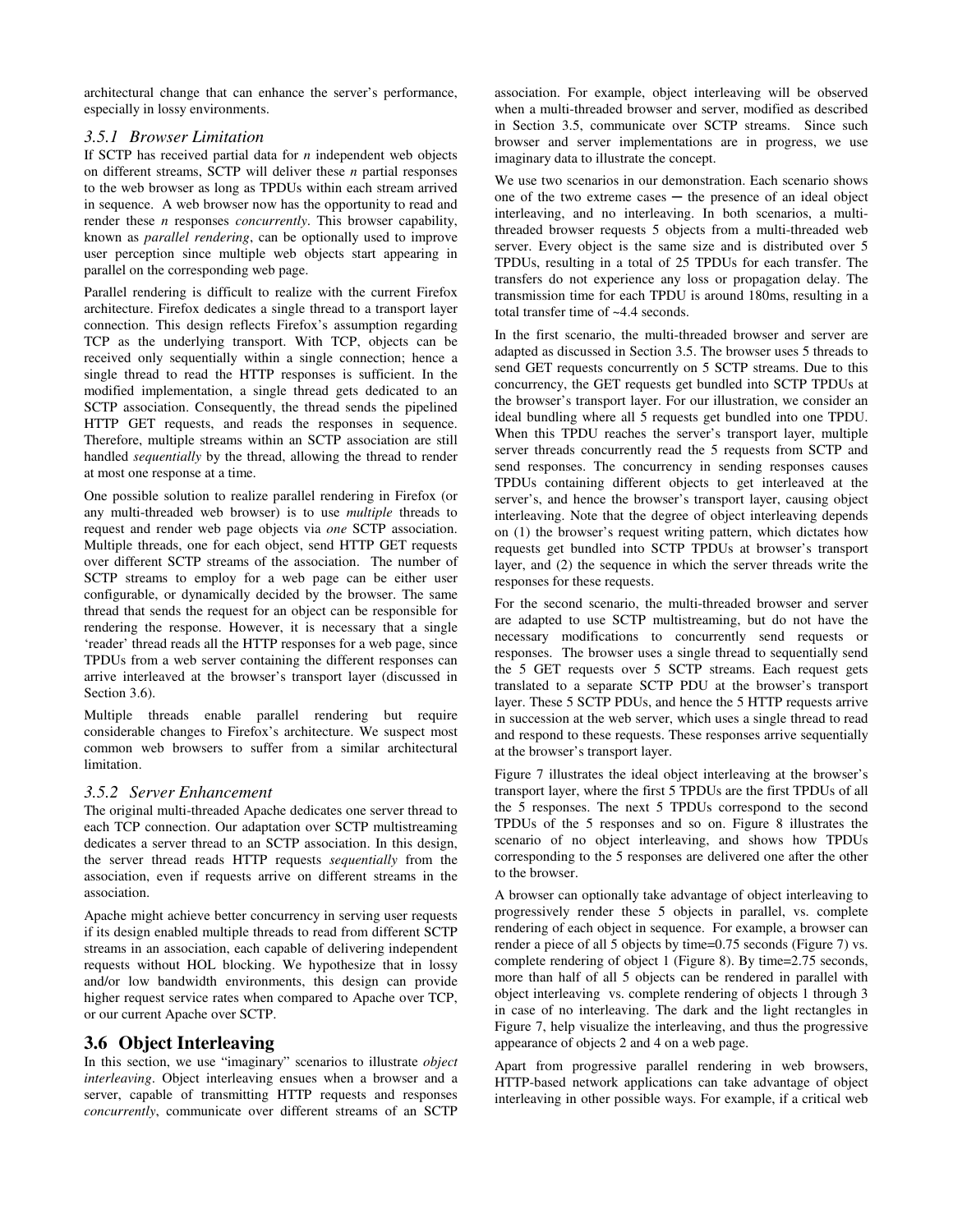client can make better decisions using progressive pieces of all responses vs. complete responses arriving sequentially, the web application's design can gain from object interleaving.



**Figure 7. HTTP over SCTP with object interleaving** 



**Figure 8. HTTP over SCTP without object interleaving** 

We point out that object interleaving between a browser and server communicating over TCP is infeasible without explicit application level markers that differentiate TPDUs belonging to different interleaved objects. We feel that such markers try to emulate SCTP multistreaming at the application layer. Also, loss of a single TCP PDU in an interleaved transfer exacerbates the HOL blocking since the loss blocks application delivery of multiple objects.

Browser architectures that facilitate object interleaving can be designed such that the browser is able to control the amount of interleaving for each web transfer. For example, Section 3.5 modifications to a multi-threaded browser will empower it with such flexibility as follows. If the browser uses a single thread to send GET requests *sequentially* on different SCTP streams, the responses will arrive without any interleaving, as shown in Figure 8. On the other hand, if the browser uses multiple threads to send the requests *concurrently* on different SCTP streams, the TPDUs will arrive interleaved as shown in Figure 7. With this flexibility, the web browser can make on-the-fly decisions about how much object interleaving to beget for each web transfer based on prior

knowledge about the type of objects being transferred. Such knowledge can be either implicit or explicitly obtained from the web server.

#### **4. OTHER MULTISTREAMING GAINS**

We now consider two other web scenarios where SCTP multistreaming might provide a better solution than existing TCPbased solutions.

## **4.1 Multiplexing User Requests**

Several web server farms and providers of Internet service use TCP connection multiplexers to improve efficiency [16]. The main goal of these multiplexers is to decrease the number of TCP connection requests to a server, and thereby reduce server load due to TCP connection setup/teardown and state maintenance. The multiplexer, acting as an intermediary, intercepts TCP connection open requests from different clients, and multiplexes HTTP requests from different clients onto a set of existing TCP connections to the server.

In this scenario, a multiplexer is forced to maintain several open connections to its web server to avoid HOL blocking between independent users' requests and responses. Hence, a tradeoff exists in deciding the number of open connections  $-$  fewer connections decrease the server load on connection maintenance, whereas more connections reduce HOL blocking between different users' requests.

SCTP multistreaming can be leveraged to reduce both HOL blocking and server load in such an environment. A proxy in front of an SCTP-capable web server can intercept incoming SCTP association open requests from different users. This proxy can maintain just one SCTP association to the web server, and can channel incoming requests from different users on different SCTP streams within this association. Since SCTP multistreaming avoids HOL blocking, this solution is equivalent to having a separate session or connection per user. This setup incurs minimal resource consumption at the server since all data between proxy and server go over a single SCTP association. This design also takes advantage of integrated congestion management and loss recovery within the SCTP association (Section 2.1).

There could be scenarios where a web server runs on SCTP to take advantage of its many features, but a web browser does not have SCTP support. To facilitate seamless service to such browsers, we can extend the multiplexing proxy to act as an application level gateway between HTTP-over-TCP and HTTPover-SCTP implementations. The proxy can intercept TCP connection open requests, multiplex user requests on different streams of a single SCTP association to the server, and forward server responses to the clients on TCP. This setup ensures the benefits of SCTP multistreaming at the server side, even when the web clients are not SCTP-aware.

#### **4.2 Multiplexing Resource Access**

Today's web servers deliver much more to users than just browsing content. For example, business services such as financial planning and tax preparation are offered over the web, and the user accesses these services through a web browser. There are also *web applications* such as online games and web-based mail that are accessible by a browser. In such web applications, a user first establishes a session with the server, and the bulk of the user's data is stored and processed at the server.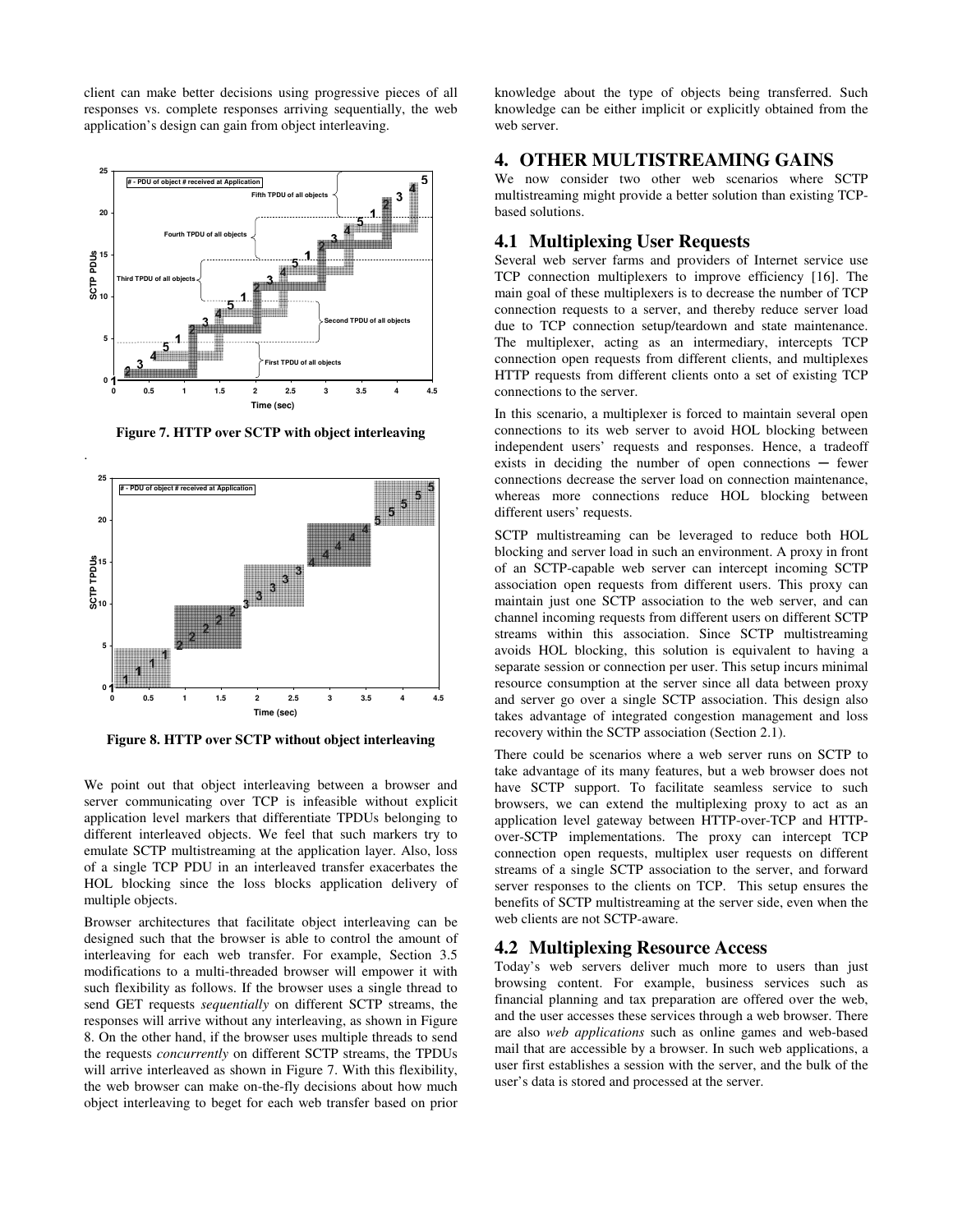Most organizations rely on third-party data centers to host and maintain their web-based software services. For load sharing and better performance, a data center might employ various scheduling policies to logically group and host many web applications on a server. Consider a policy where multiple web applications that will be accessed by the business clients or employees of a single organization are grouped and hosted on the same web server. For example, the data center might host an organization's customer relationship management software and its mail server on the same web server. In such a case, the employees of the organization will access the two resources concurrently from the web server. Instead of opening separate TCP connections for each resource, the user's browser and the web server can multiplex the resource access on different streams of a single SCTP association, reducing load at the server.

## **5. OTHER USEFUL SCTP FEATURES**

Apart from multistreaming, multihoming and protection from SYN attacks, we present other features and related work on SCTP which we believe could be useful to HTTP-based network applications or web applications.

- *Preservation of message boundaries:* SCTP offers a message-oriented data transfer to an application, as opposed to TCP's byte stream data transfer. SCTP considers data from each application *write* as a separate message. This message's boundary is preserved since SCTP guarantees delivery of a message in its entirety to a receiving application. Web applications where the client and server exchange data as messages can benefit from this feature, and avoid using explicit application level message delimiters.
- *Partial Reliability:* RFC3758 describes PR-SCTP, a partial reliability extension to RFC2960. This extension enables partially reliable data transfer between a PR-SCTP sender and receiver. In TCP, and plain SCTP, all transmitted data are guaranteed to be delivered. Alternatively, PR-SCTP gives an application the flexibility to notify how persistent the transport protocol should be in trying to deliver a particular message, by allowing the application to specify a "lifetime" for the message. A PR-SCTP sender tries to transmit the message during this lifetime. Upon lifetime expiration, a PR-SCTP sender discards the message irrespective of whether or not the message was successfully transmitted. This timed reliability in data transfer might be useful to web applications that regularly generate new data obsolescing earlier data, for example, an online gaming application, where a player persistently generates new position coordinates. A game client can use PR-SCTP, and avoid transmitting the player's older coordinates when later ones are available, thereby reducing network traffic and processing at the game server.
- *Unordered data delivery:* SCTP offers unordered data delivery service. An application message, marked for unordered delivery, is handed over to the receiving application as soon as the message's TPDUs arrive at the SCTP receiver. Since TCP preserves strict data ordering, using a single TCP connection to transmit both ordered and unordered data results in unwanted delay in delivering the unordered data to the receiving application. Hence, applications such as online game clients that need to transmit both ordered and unordered data open a TCP connection for the ordered data, and use a separate UDP channel to transmit the unordered data [23]. These applications can benefit from

SCTP by using a single SCTP association to transmit both types of data. As opposed to UDP's best effort transmission, which burdens the application to implement its own loss detection and recovery, messages can be transmitted reliably using SCTP's unordered service.

• *SCTP shim layer:* To encourage application developers and end users to widely adopt SCTP and leverage its benefits, a TCP-to-SCTP shim layer has been developed [22]. The shim is a proof of concept and translates application level TCP system calls into corresponding SCTP calls. By using such a shim layer, a legacy TCP-based web application can communicate using SCTP without any modifications to the application's source code.

# **6. CONCLUSION**

Though SCTP has TCP-like congestion and flow control mechanisms targeted for bulk data transfer, we argue that SCTP's feature-set makes it a better web transport than TCP. Performance-wise, SCTP's multistreaming avoids TCP's HOL blocking problem when transferring independent web objects, and facilitates aggregate congestion control and loss recovery. Functionality-wise, SCTP's multihoming provides fault-tolerance and scope for load balancing, and a built-in cookie mechanism in SCTP's association establishment phase provides protection against SYN attacks.

We shared our experiences in adapting Apache and Firefox for SCTP multistreaming, and demonstrated the potential benefits of HTTP over SCTP streams. We also presented current architectural limitations of Apache and Firefox that inhibit them from completely realizing the benefits of multistreaming.

We discussed other systems on the web where SCTP multistreaming may be advantageous, and hypothesized the potential gains of using SCTP in such areas. We also outlined other relevant SCTP features that are useful to HTTP based network applications.

The authors hope that this position paper raises interest within the web community in using SCTP as the transport protocol for web technologies, and welcome further research and collaboration along these lines.

## **7. ACKNOWLEDGMENTS**

The authors thank Armando L. Caro Jr. (BBN Technologies), Ethan Giordano, Mark J. Hufe, and Jonathan Leighton (University of Delaware's Protocol Engineering Lab), and the reviewers of WWW2006 for their valuable comments and suggestions.

## **8. REFERENCES**

- [1] R. Stewart, Q. Xie, K. Morneault, C. Sharp, H. Schwarzbauer, T. Taylor, I. Rytina, M. Kalla, L. Zhang, V. Paxson, "Stream Control Transmission Protocol," RFC 2960, 10/00
- [2] R. Stewart, Q. Xie, *Stream Control Transmission Protocol (SCTP): A Reference Guide*, Addison Wesley, 2001, ISBN: 0-201-72186-4
- [3] R. Fielding et al., "Hypertext Transfer Protocol HTTP/1.1," RFC 2616, 6/99
- [4] R. Braden, "Requirements for Internet hosts communication layers," RFC1122, 10/89